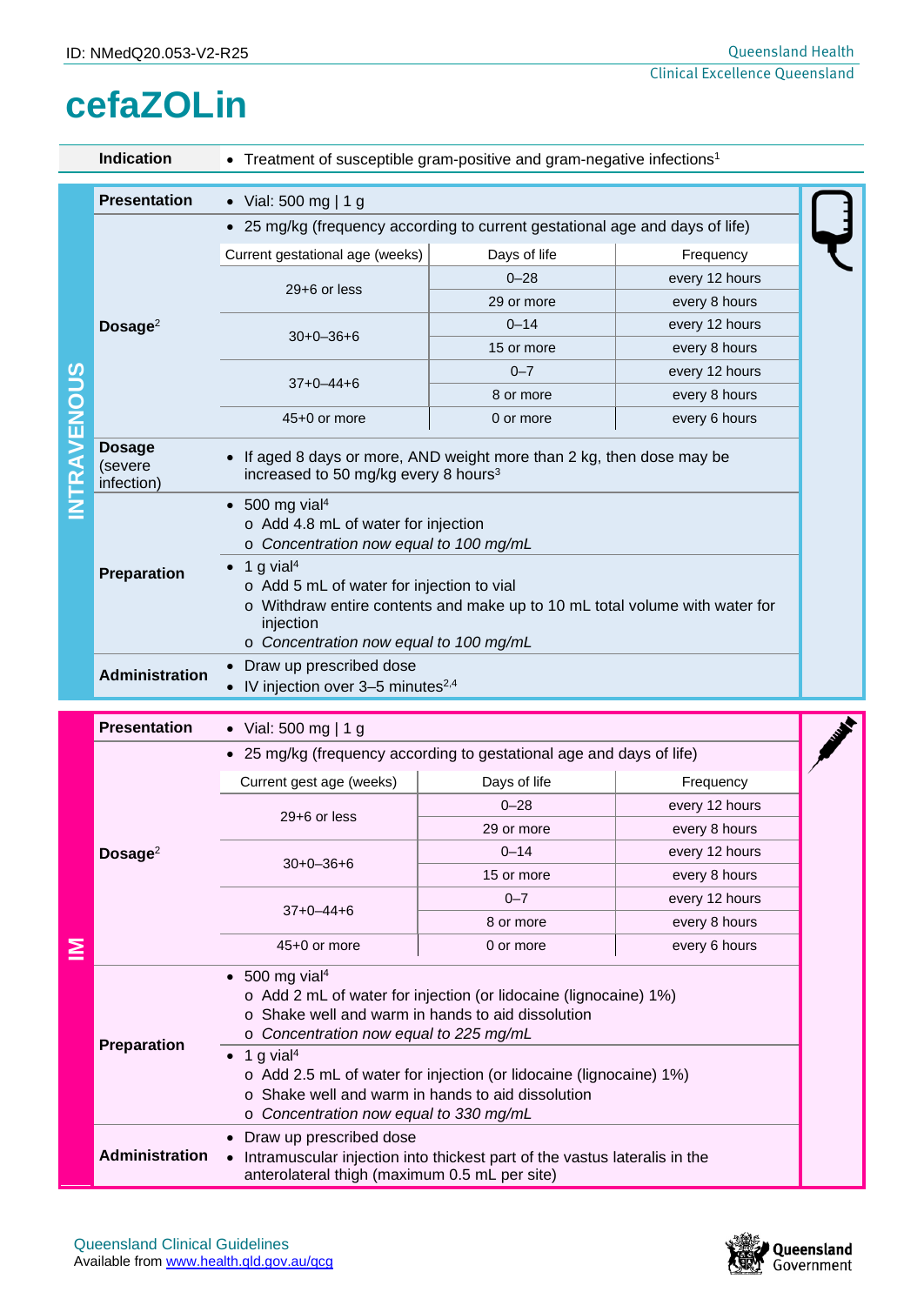| <b>Special</b><br>considerations | If renal impairment, low urinary output or prolonged use, may need dosage adjustment <sup>5</sup><br>If co-prescribed, give antibiotic with shortest duration of administration first (so antibiotic<br>cover commences asap)<br>o Do not mix in the same injection or infusion solution; flush before and after<br>Route of administration<br>o Not for intraventricular use<br>o IM route only if IV route not available<br>o UAC route: consult with neonatologist/paediatrician prior to use and refer to<br>Queensland Clinical Guideline: Neonatal medicines <sup>6</sup><br>• Current gestational age is the same as postmenstrual age (PMA)                                                                                                                                                                                                                                                                                                                                                                                                                                                                                                                                                 |  |  |  |
|----------------------------------|-----------------------------------------------------------------------------------------------------------------------------------------------------------------------------------------------------------------------------------------------------------------------------------------------------------------------------------------------------------------------------------------------------------------------------------------------------------------------------------------------------------------------------------------------------------------------------------------------------------------------------------------------------------------------------------------------------------------------------------------------------------------------------------------------------------------------------------------------------------------------------------------------------------------------------------------------------------------------------------------------------------------------------------------------------------------------------------------------------------------------------------------------------------------------------------------------------|--|--|--|
| <b>Monitoring</b>                | • Nil required                                                                                                                                                                                                                                                                                                                                                                                                                                                                                                                                                                                                                                                                                                                                                                                                                                                                                                                                                                                                                                                                                                                                                                                      |  |  |  |
| <b>Compatibility</b>             | • Fluids<br>$\circ$ 5% glucose <sup>4</sup> , 10% glucose <sup>4</sup> , 0.9% sodium chloride <sup>4</sup><br>• Y-site<br>$\circ$ Aciclovir <sup>4</sup> , atracurium <sup>4</sup> , aztreonam <sup>4</sup> , calcium gluconate <sup>4</sup> , ciclosporin <sup>4</sup> , clindamycin <sup>4</sup> ,<br>dexamethasone <sup>4</sup> , dexmedetomidine <sup>4</sup> , digoxin <sup>4</sup> , esmolol <sup>4</sup> , fentanyl <sup>4</sup> , filgrastim <sup>4</sup> ,<br>fluconazole <sup>4</sup> , foscarnet <sup>4</sup> , furosemide <sup>4</sup> , glyceryl trinitrate <sup>4</sup> , granisetron <sup>4</sup> , heparin sodium <sup>4</sup> ,<br>hydrocortisone sodium succinate <sup>4</sup> , indomethacin <sup>4</sup> , lidocaine <sup>4</sup> , linezolid <sup>4</sup> ,<br>methylprednisolone sodium succinate <sup>4</sup> , metoclopramide <sup>4</sup> , midazolam <sup>4</sup> , morphine<br>sulfate <sup>4</sup> , nicardipine <sup>4</sup> , noradrenaline (norepinephrine) <sup>4</sup> , potassium chloride <sup>4</sup> , ranitidine <sup>4</sup> ,<br>sodium bicarbonate <sup>4</sup> , sodium nitroprusside <sup>4</sup> , suxamethonium <sup>4</sup> , vecuronium <sup>4</sup> |  |  |  |
| Incompatibility                  | PN and fat emulsion: co-infusion with cefaZOLin not recommended (evidence limited). If<br>unavoidable, seek pharmacist advice first, filter infusion and flush before and after<br>• Fluids<br>$\circ$ No information <sup>4</sup><br>• Drugs<br>$\circ$ Aminoglycosides (amikacin, gentamicin, tobramycin) <sup>4</sup> , azathioprine <sup>4</sup> , calcium chloride <sup>4</sup> ,<br>caspofungin <sup>4</sup> , cefotaxime <sup>4</sup> , dobutamine <sup>4</sup> , dopamine <sup>4</sup> , erythromycin <sup>4</sup> , ganciclovir <sup>4</sup> ,<br>haloperidol lactate <sup>4</sup> , hydralazine <sup>4</sup> , isavuconazole <sup>4</sup> , mycophenolate mofetil <sup>4</sup> , protamine <sup>4</sup> ,<br>pyridoxine <sup>4</sup> , rocuronium <sup>4</sup>                                                                                                                                                                                                                                                                                                                                                                                                                            |  |  |  |
| <b>Interactions</b>              | • IV aminoglycosides are inactivated by IV cephalosporins, penicillins and teicoplanin <sup>7</sup><br>Co-administration with aminoglycosides may produce additional nephrotoxic effects <sup>8</sup><br>$\bullet$<br>• False positive direct and indirect Coombs tests have occurred in neonates receiving<br>cefazolin or whose mother received cefazolin prior to birth <sup>8</sup>                                                                                                                                                                                                                                                                                                                                                                                                                                                                                                                                                                                                                                                                                                                                                                                                             |  |  |  |
| <b>Stability</b>                 | • Vial: store below 25 °C. Protect from light <sup>1</sup>                                                                                                                                                                                                                                                                                                                                                                                                                                                                                                                                                                                                                                                                                                                                                                                                                                                                                                                                                                                                                                                                                                                                          |  |  |  |
| Side effects                     | • Hypersensitivity reactions: rare in neonates. May present as erythema and rash<br>(maculopapular rash, red purple plaques or urticarial type plaques <sup>9-12</sup><br>Blood pathology: eosinophilia <sup>2</sup> , leucopoenia <sup>8</sup><br>Digestive: diarrhoea <sup>8</sup> , colitis <sup>8</sup><br>Muscular-skeletal: pain at the site of IM injection <sup>8</sup> , phlebitis <sup>8</sup>                                                                                                                                                                                                                                                                                                                                                                                                                                                                                                                                                                                                                                                                                                                                                                                            |  |  |  |
| <b>Actions</b>                   | Bactericidal via inhibition of cell wall synthesis <sup>8</sup>                                                                                                                                                                                                                                                                                                                                                                                                                                                                                                                                                                                                                                                                                                                                                                                                                                                                                                                                                                                                                                                                                                                                     |  |  |  |
| <b>Abbreviations</b>             | IM: intramuscular, IV: intravenous; UAC: umbilical arterial catheter;                                                                                                                                                                                                                                                                                                                                                                                                                                                                                                                                                                                                                                                                                                                                                                                                                                                                                                                                                                                                                                                                                                                               |  |  |  |
| <b>Keywords</b>                  | Antibiotic, cephalosporin, infection, cephazolin, cefazolin                                                                                                                                                                                                                                                                                                                                                                                                                                                                                                                                                                                                                                                                                                                                                                                                                                                                                                                                                                                                                                                                                                                                         |  |  |  |
|                                  |                                                                                                                                                                                                                                                                                                                                                                                                                                                                                                                                                                                                                                                                                                                                                                                                                                                                                                                                                                                                                                                                                                                                                                                                     |  |  |  |

The Queensland Clinical Guideline *Neonatal Medicines* is integral to and should be read in conjunction with this monograph. Refer to the disclaimer. Destroy all printed copies of this monograph after use.